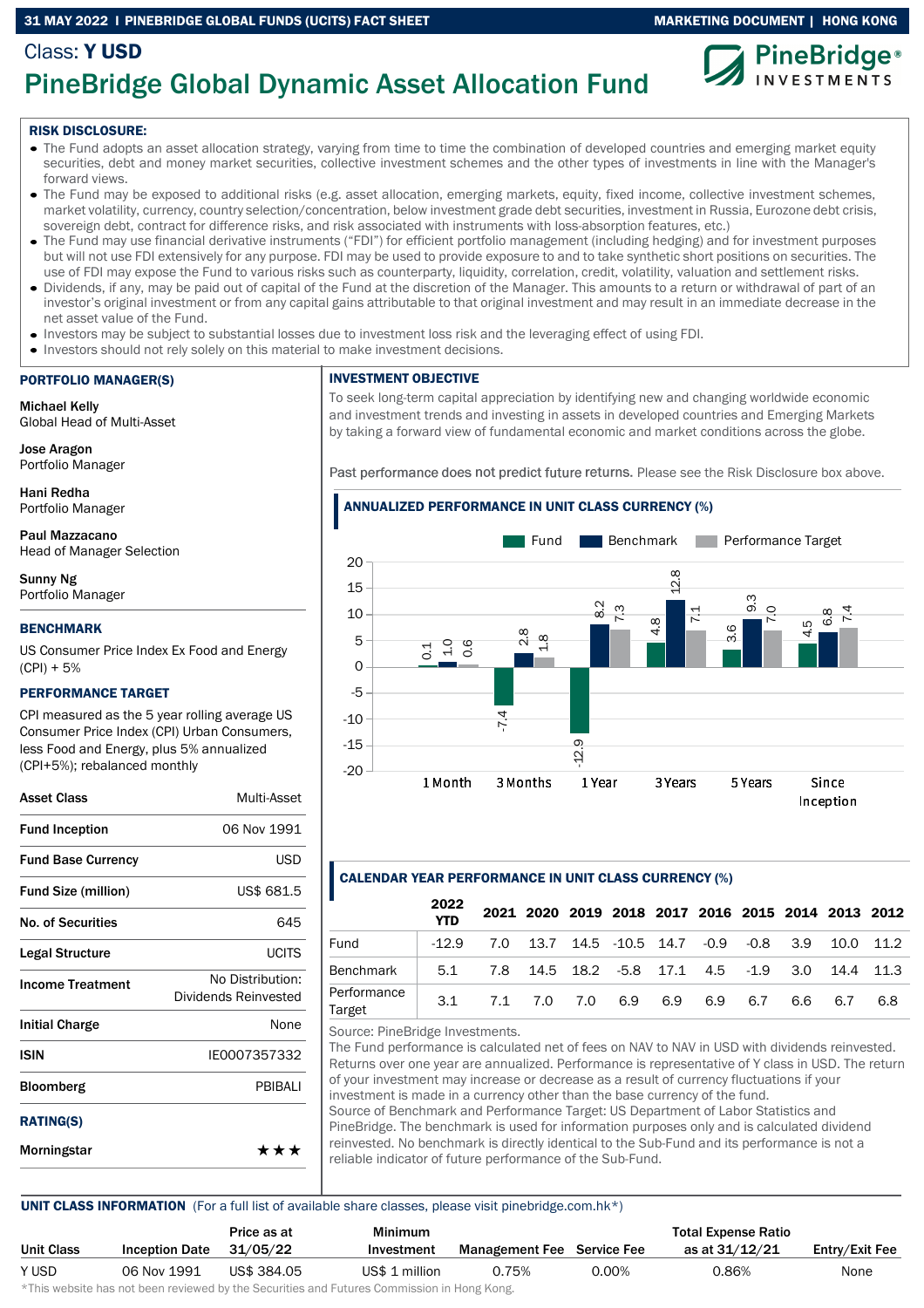# **PineBridge**®

### Class: Y USD

## PineBridge Global Dynamic Asset Allocation Fund

| <b>ASSET ALLOCATION (%)</b> |                                      |             |
|-----------------------------|--------------------------------------|-------------|
|                             |                                      | <b>FUND</b> |
| <b>Equity</b>               | <b>US Quality</b>                    | 13.9        |
|                             | Japanese Equities                    | 6.0         |
|                             | <b>EM Equity</b>                     | 5.4         |
|                             | US Large Cap Equities                | 2.3         |
|                             | Europe Ex-U.K. Equities              | 1.1         |
|                             | European Small Cap Equities          | 1.1         |
| <b>Fixed Income</b>         | <b>US IG Short Duration Credit</b>   | 12.7        |
|                             | US Investment Grade CLO              | 8.2         |
|                             | <b>US Treasury</b>                   | 7.2         |
|                             | <b>EM LATAM Local Currency Bonds</b> | 5.1         |
|                             | China Property Bond                  | 4.4         |
|                             | Asian HY Credit                      | 1.0         |
| <b>Alternatives</b>         | <b>Commodity Carry</b>               | 16.8        |
|                             | <b>Productivity Basket</b>           | 6.3         |
|                             | <b>Energy Evolution Basket</b>       | 4.4         |
|                             | <b>Equity Market Neutral</b>         | 2.5         |
| <b>Others</b>               | Cash and Cash Equivalents            | 1.6         |

#### REGIONAL BREAKDOWN (%)

|                       | <b>FUND</b> |
|-----------------------|-------------|
| North America         | 67.2        |
| Emerging Market       | 10.7        |
| Japan                 | 10.7        |
| Europe                | 7.4         |
| United Kingdom        | 2.3         |
| Asia Pacific ex-Japan | 1.7         |

#### TOP TEN HOLDINGS (%)

|                                      | <b>FUND</b> |
|--------------------------------------|-------------|
| Treasury Note 1.5 02/29/2024         | 16.2        |
| Pinebridge Japan Equity Fund         | 3.7         |
| Treasury Note 2.0 06/30/2024         | 3.5         |
| Treasury Note 2.0 05/31/2024         | 3.5         |
| Treasury Note 2.5 05/15/2024         | 3.5         |
| PineBridge Global Focus Equity Fund  | 1.8         |
| BCC 21-4 B 144A                      | 1.2         |
| Pinebridge China A Shares Quant Fund | 1.2         |
| RRME_8A-A2<br>144A                   | 1.1         |
| CFOUR-3A-B1 10/15/2034 144A          | 11          |

**GLOSSARY** 

Consumer Price Index (CPI): The Consumer Price Index (CPI) Ex Food & Energy released by the US Department of Labor Statistics is a measure of price movements by the comparison between the retail prices of a representative shopping basket of goods and services. Those volatile products such as food and energy are excluded in order to capture an accurate calculation.

Exit Fee: Fee charged to investors when they redeem unit from a fund.

Information Ratio: Measures the funds returns above the benchmark returns relative to the risk (volatility) of the excess returns. It is a measure that identifies the consistency of the manager to outperform the benchmark.

Initial Fee: Fee charged to investors when they purchase units in a fund.

Management Fee: Percentage of the fund's assets that unitholders pay annually as remuneration to the investment adviser for managing the fund. Service Fee: Percentage of fund's assets that retail unitholders pay annually for distribution services.

Total Expense Ratio (TER): Estimated percentage (annualized) of fund assets used to pay for management fees and operating expenses, including service fees (if any) incurred by the fund. Fund expenses are reflected in the NAV. When calculating the TER, PineBridge has used the amount of expenses that it has received or estimated in its capacity as the Fund's Manager. Please note that the expense ratio includes variable expenses that are based on a number of factors including fund size, transactions, and other expenses. No assurance can be given that the TER will be realized over any future given period.